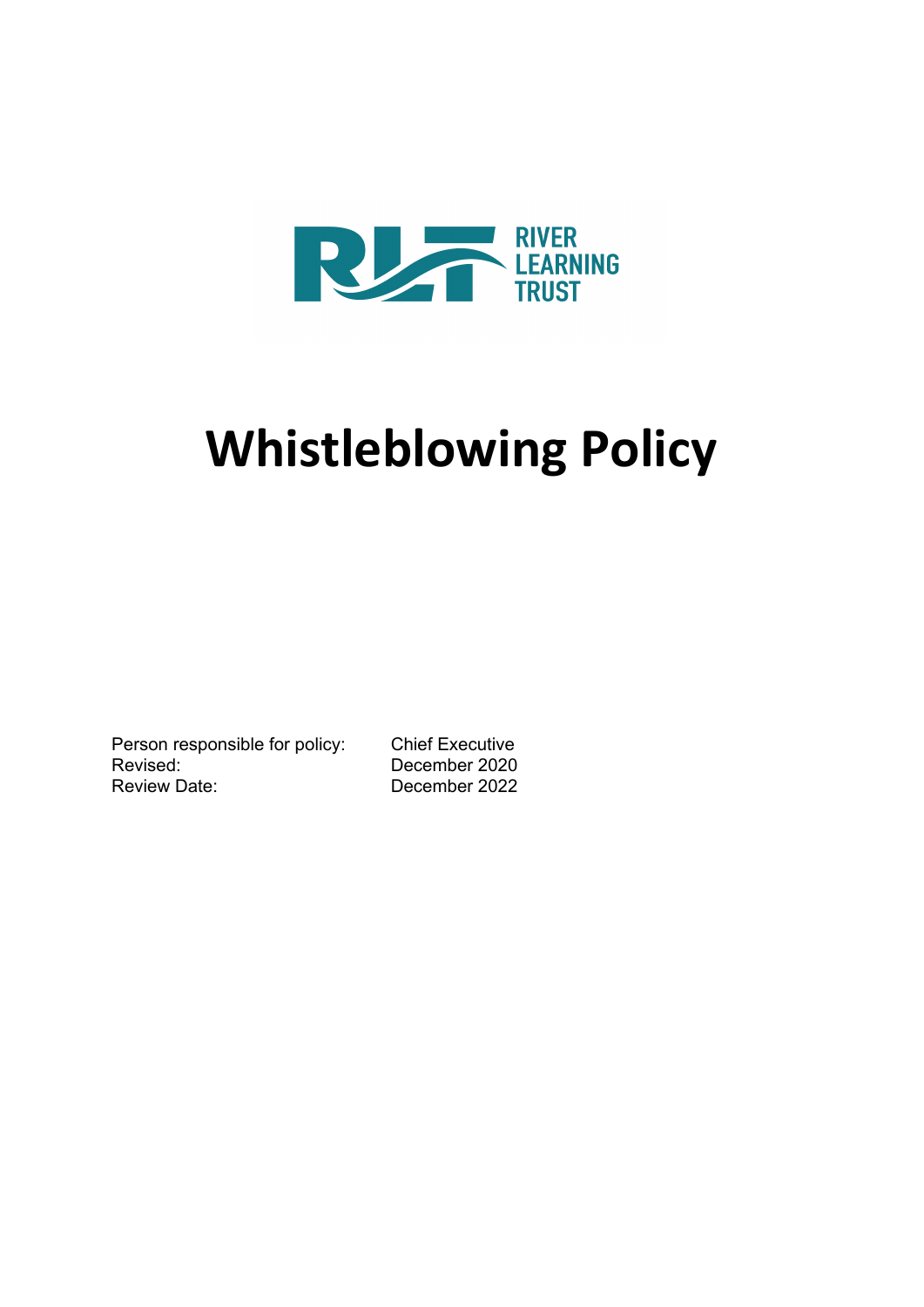#### **Introduction**

- 1. This document explains the types of concerns that can be raised under this procedure, the legal protection for whistleblowers and how whistleblowing concerns will be handled.
- 2. This procedure should be followed for any whistleblowing matters raised by employees of the school, supply staff and agency workers.
- 3. The term 'headteacher' has been used throughout this procedure, however depending on the size and structure of the school the headteacher's role in the procedure may be delegated to other members of the senior leadership team, school business managers or line managers as appropriate. Where the headteacher is subject to these procedures, it will be managed by the Chair of the governing body.

#### Policy Statement

4. The River Learning Trust is committed to the highest possible standards of openness, integrity and accountability. In line with that commitment we encourage employees with serious concerns about any aspect of the Trust's work to come forward and express those concerns.

### Aim of procedure

- To encourage those working in the school to report suspected wrongdoing promptly, in the knowledge that it will be taken seriously.
- To provide guidance on how to raise concerns.
- To reassure staff that they are able to raise genuine concerns made in the public interest without fear of reprisals, even if they turn out to be mistaken.

## What is Whistleblowing?

- 5. Whistleblowing is when a worker reports certain types of wrongdoing or misconduct within an organisation.
- 6. The wrongdoing disclosed must be in the public interest. This means it must affect others, e.g. pupils, general public.
- 7. The wrongdoing must relate to or show one of the following:
	- a criminal offence
	- a failure to comply with a legal obligation
	- a possible miscarriage of justice
	- a Health & Safety risk
	- damaging the environment
	- misuse of public money
	- corruption or unethical conduct
	- abuse of pupils, students or other users
	- deliberate concealment of any of these matters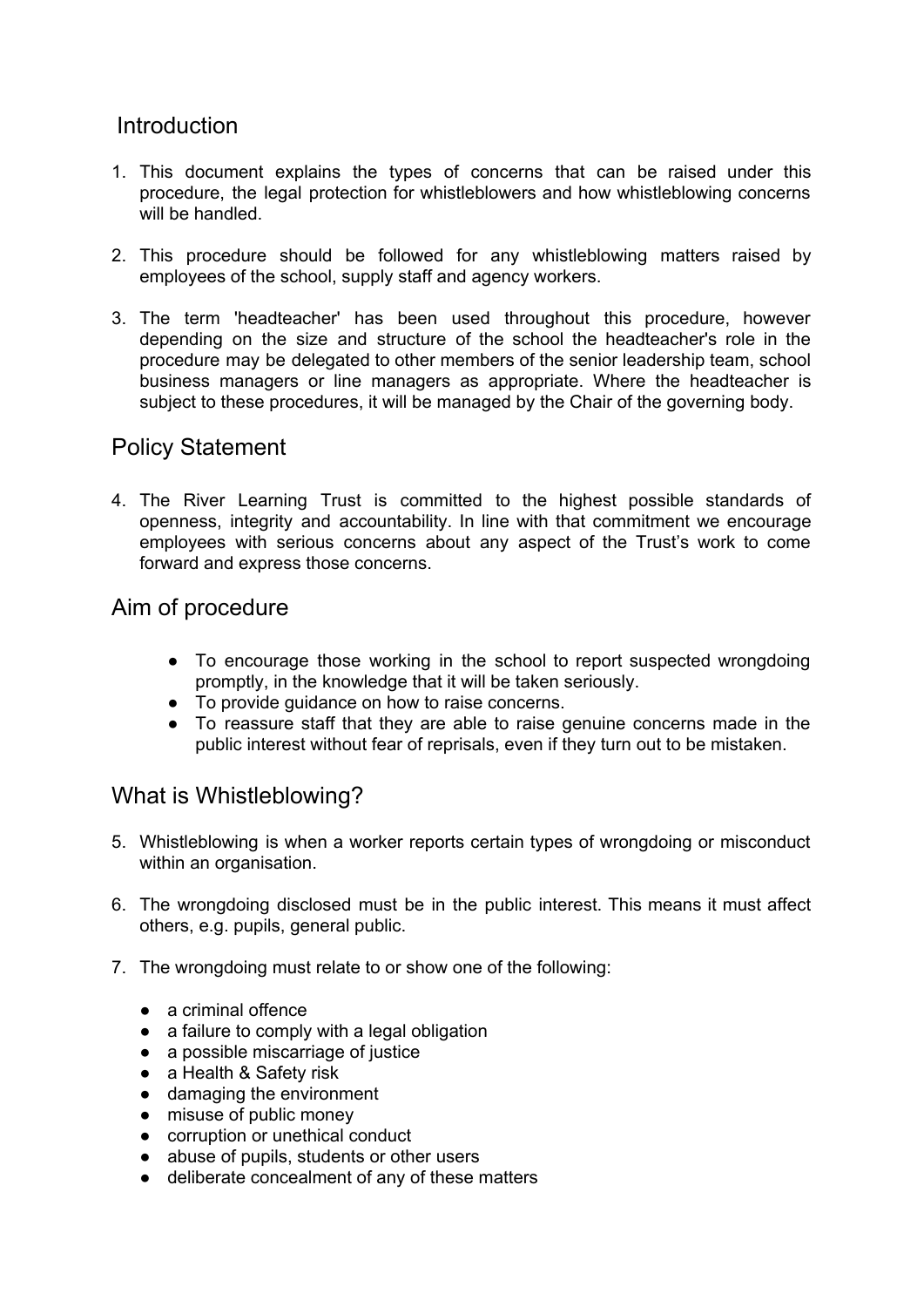- any other substantial and relevant concern.
- 8. The concern could be about something that happened in the past, is currently happening or likely to happen in the future.
- 9. Concerns or complaints that employees wish to raise formally, about their own employment, should normally be raised using RLTs Grievance Procedure, unless the employee believes the concern is in the public interest. This includes for example, concerns related to working conditions, working relations, employment rights or bullying or harassment.

#### Legal protection for whistleblowers

- 10. Whistleblowers are protected by law from being treated unfairly or losing their jobs because they 'blow the whistle'.
- 11. Whistleblowers must hold a reasonable belief that the concern they are raising is in the public interest.
- 12. The Trust will provide all reasonable protection for those who raise concerns made in the public interest.
- 13. The Trust will be responsible for ensuring that appropriate personal support is offered both to a worker raising a concern and to any worker against whom allegations have been made under this procedure.
- 14. Although an employee has certain legal obligations of confidentiality to the school, in a limited set of circumstances, whistleblowing may override these obligations. This guidance sets out the circumstances under which these disclosures may lawfully be made.
- 15. If an employee raises a concern in good faith but it is not subsequently confirmed by investigation, no action will be taken against them. If however, an employee raises a concern frivolously, maliciously or for personal gain, disciplinary action may be taken against them.

#### Procedure for raising a whistleblowing concern

**Whistleblowing anonymously or confidentially**

- 16. Concerns can be raised anonymously, but the school or person receiving the allegation may not be able to take it further if they haven't been provided with all the information they need.
- 17. Whistleblowers can give their name but request confidentiality and in these circumstances, every effort will be made to protect their identity.
- 18. All disclosures made under this procedure will be treated sensitively, consistently and fairly.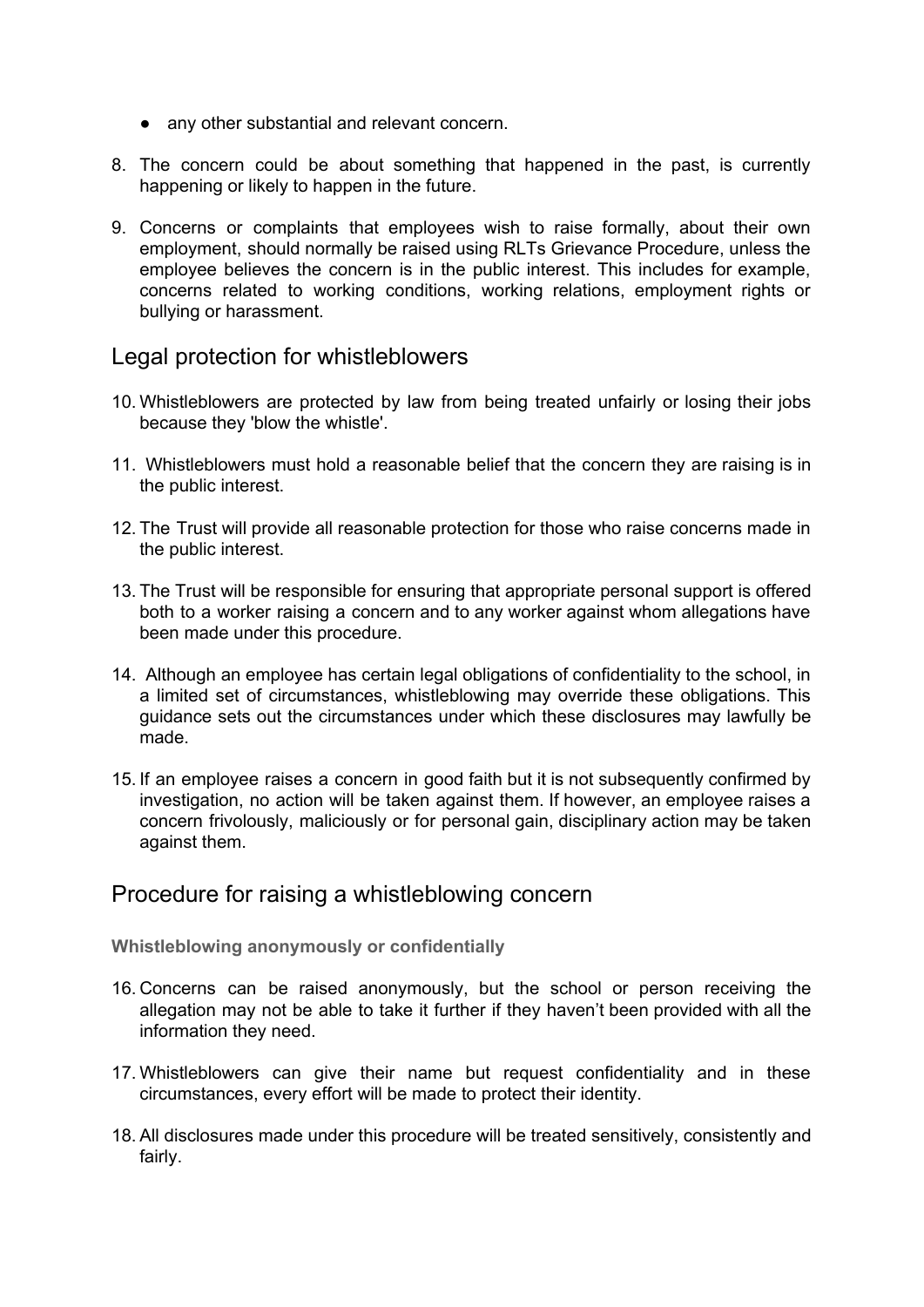## Step 1- Deciding who to report the concern to

- 19. Concerns can be raised verbally or in writing.
- 20. You can raise your concern with your line manager. Alternatively, you can raise the matter with the Headteacher or the Chair of Governors.
- 21. If you wish to report the matter to someone outside of the school you can contact the Trust's Chief Executive or Chair of Trustees, as listed in Annex 1 or one of the external bodies/organisations listed in Annex 2.
- 22. If you are a member of the Trust Central team you can raise your concern with the Chief Executive, alternatively you can raise the matter with the Chair of Trustees.
- 23. Reporting concerns to the media, in most cases will lead to the loss of your whistleblowing law rights.
- 24. Although you are not expected to prove beyond doubt the truth of your concerns, you will need to demonstrate that you have sufficient evidence or other reasonable grounds to raise them.
- 25. You may wish to obtain advice from a trade union representative, the Citizen's Advice Bureau or Public Concern at Work on 020 7404 6609 and www.pcaw.co.uk .
- 26. You can be accompanied by a trade union representative or colleague to any meetings that are required.

#### Step 2

- 27. The person with whom you have raised your concern, will decide what action is needed. They may ask you to provide further information. They will write to you within 10 days to let you know how your concern will be dealt with.
- 28. The information you can expect to receive is:
	- an indication of how the concern will be dealt with
	- an estimate of how long it will take to provide a final response
	- whether any initial enquiries have been made
	- whether further investigations will take place, and if not why not
	- information about support available for you.
- 29. The person with whom you have raised your concern will at the same time notify the Trust's HR Director that a whistleblowing allegation has been made.
- 30. Advice on dealing with concerns is available from the Trust's HR Director.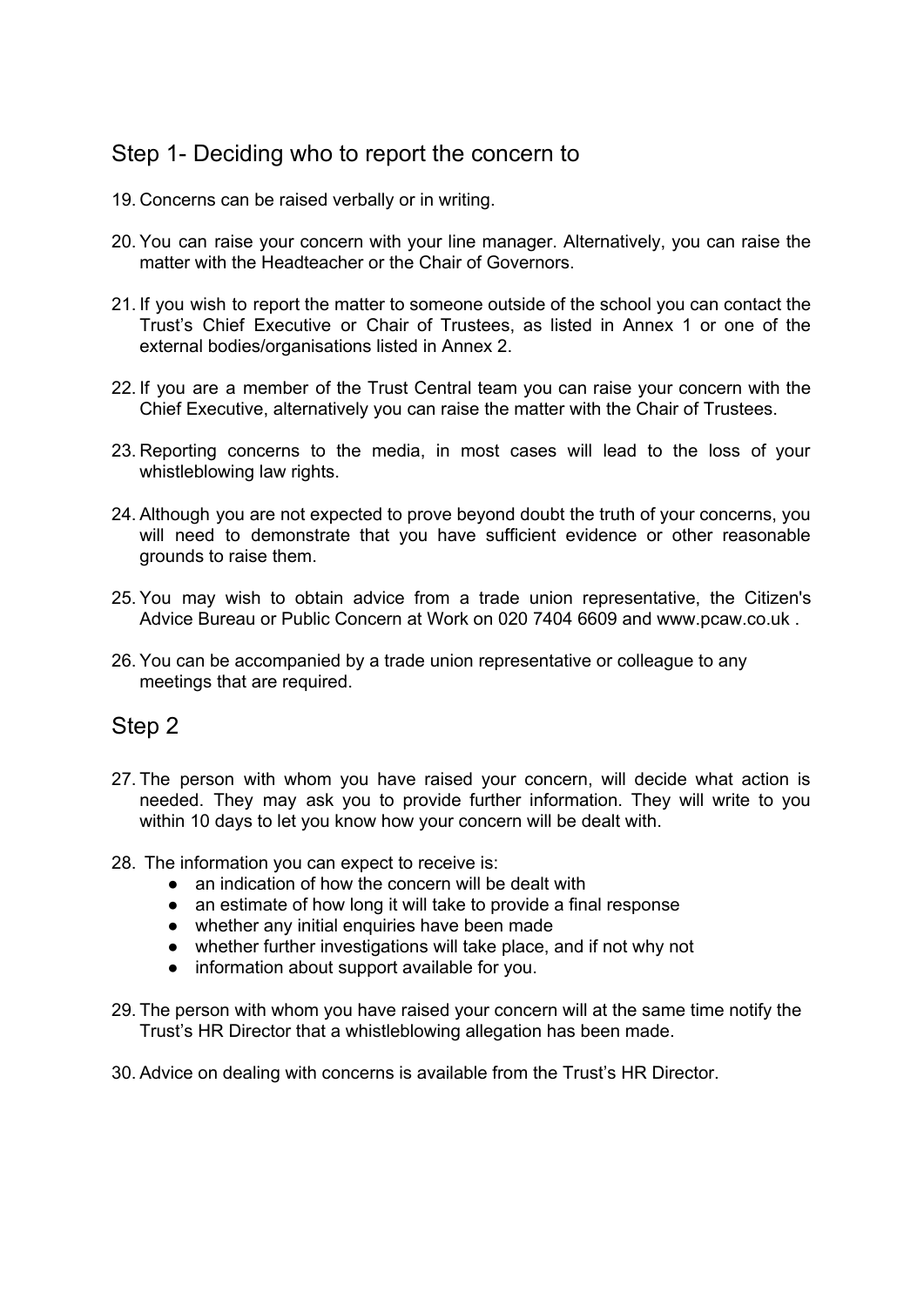## Step 3

- 31. Initial enquiries will be made to decide whether an investigation is appropriate.
- 32. An investigation may be carried out, depending on the nature of the allegations and the evidence/information presented. Full details of the investigation may be withheld from you to protect the confidentiality of other people.
- 33. Information will need to be passed on to those with a legitimate need to have this information and it may be necessary for you to provide a written statement and act as a witness in any subsequent disciplinary proceedings or enquiry. This will be discussed with you first.
- 34. Where an investigation is necessary, it may take the form of one or more of the following:
	- an internal investigation by the head teacher or a governor, which may, for example, take the form of a disciplinary investigation
	- an investigation by the Finance team which could include an internal audit review.
	- a referral to the Police
	- the setting up of an external independent inquiry.

#### Step 4

- 35. You will be informed of the outcome of any investigation, in writing, and/or of any action taken, subject to the constraints of confidentiality and the law.
- 36. If you do not feel your concern has been addressed adequately you may raise it with an independent body such as one of the following as appropriate:
	- your trade union
	- the Citizens Advice Bureau
	- a relevant professional body or regulatory organisation
	- a relevant voluntary organisation
	- the Police
	- the Local Government Ombudsman
	- Equality and Human Rights Commission

(See Annex 2 for further details).

- 37. If there is an issue of an exceptionally serious nature which you believe to be substantially true, then you may disclose the issue to someone other than those listed in paragraph 21. In determining whether it is reasonable for you to have made a disclosure the identity of the person to whom the disclosure is made will be taken into account. Disclosures to anyone outside of the recognised bodies listed in paragraphs 35 and Annex 1 and 2 may not be protected disclosures under the Act.
- 38. You have a duty to the school not to disclose confidential information. This does not prevent you from seeking independent advice at any stage or from discussing the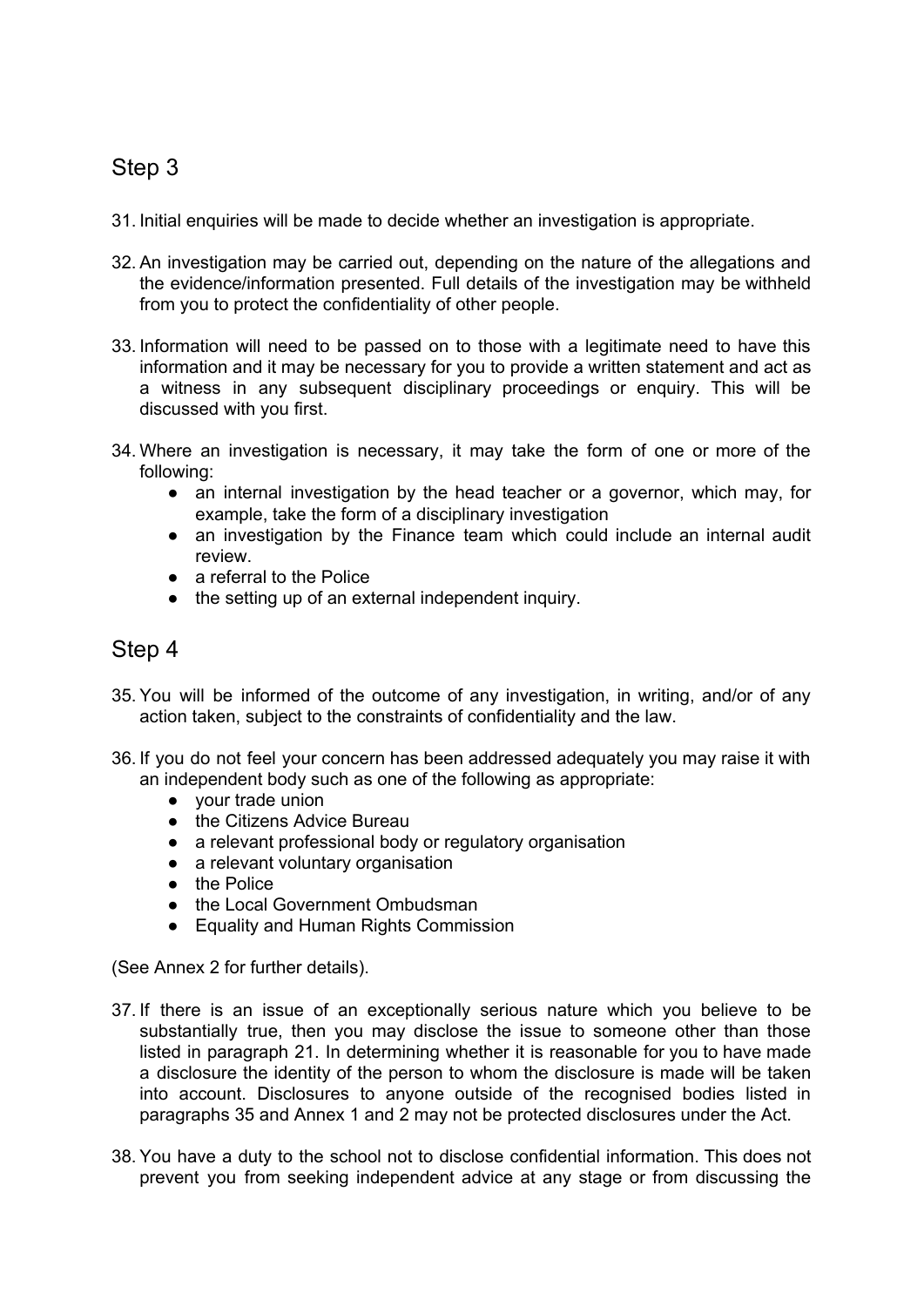issue with the charity Public Concern at Work on 020 7404 6609 and www.pcaw.co.uk in accordance with the provisions of the Public Interest Disclosure Act 1998.

# Annex 1 - Contact list for the River Learning Trust

| Chief Executive, Paul James         | Tel: 07789 276205<br>Email: pjames@riverlearningtrust.org |
|-------------------------------------|-----------------------------------------------------------|
| Chair of Trustees, Kirsten Robinson | Email: chairoftrustees@riverlearningtrust.org             |

If you wish to report the matter to someone outside of the school, please see Annex 2